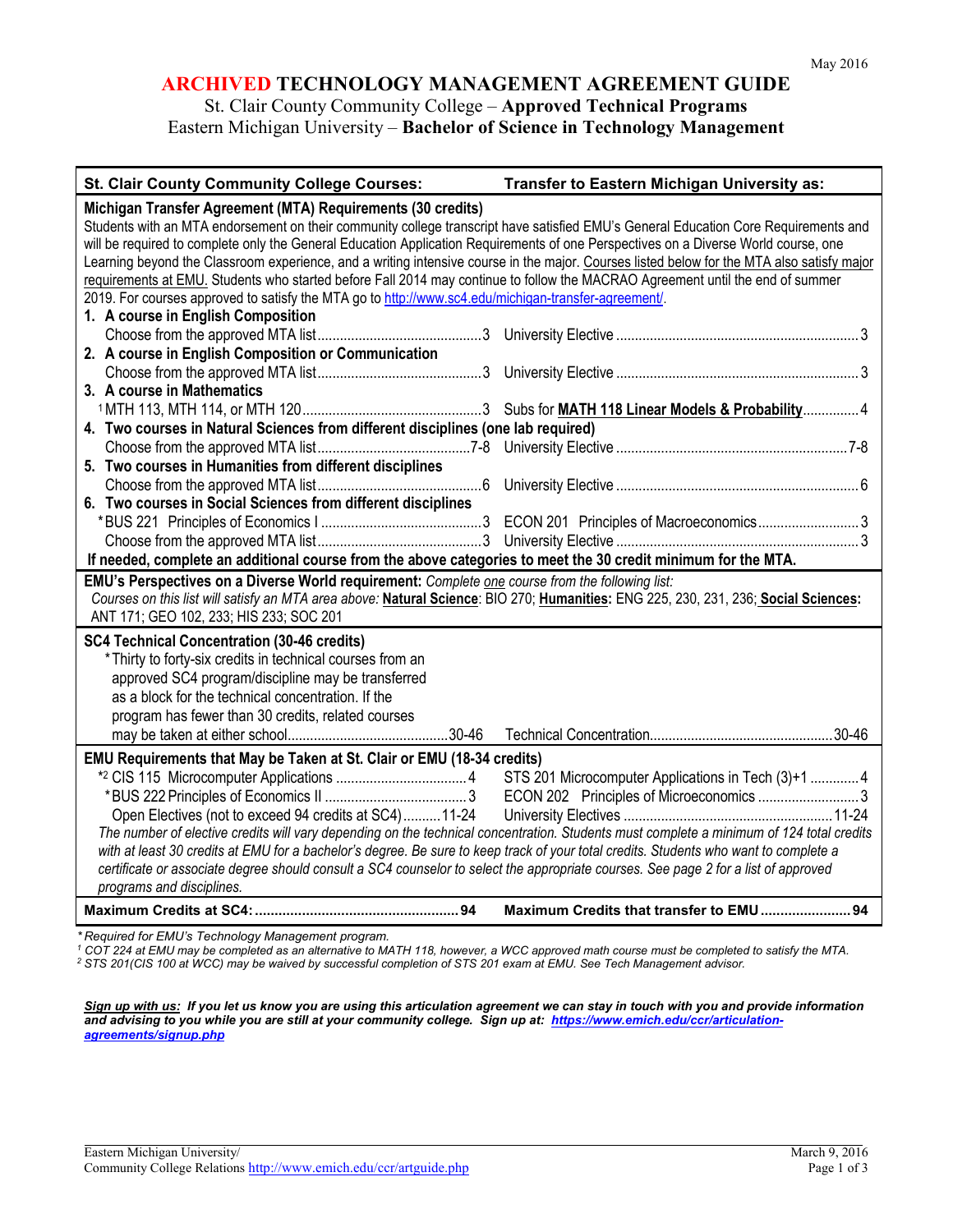## **ARCHIVED TECHNOLOGY MANAGEMENT AGREEMENT GUIDE** St. Clair County Community College – **Approved Technical Programs** Eastern Michigan University – **Bachelor of Science in Technology Management**

| <b>Completion of EMU's Technology Management</b>                                                                                                                                                                                                                                                                                                                                                                                                                                                                                                                                                                                                                                                                                                                                                                                                                                                                                                                                                                                                                                                                                                                                               |                                                                                                                                                                                                                                                                                                                                                                                                                                                                                                                                                                                                                                                                                                                                                                                                                                                                                                                                                                                                                                                                                                                                                                                                                                                                              |
|------------------------------------------------------------------------------------------------------------------------------------------------------------------------------------------------------------------------------------------------------------------------------------------------------------------------------------------------------------------------------------------------------------------------------------------------------------------------------------------------------------------------------------------------------------------------------------------------------------------------------------------------------------------------------------------------------------------------------------------------------------------------------------------------------------------------------------------------------------------------------------------------------------------------------------------------------------------------------------------------------------------------------------------------------------------------------------------------------------------------------------------------------------------------------------------------|------------------------------------------------------------------------------------------------------------------------------------------------------------------------------------------------------------------------------------------------------------------------------------------------------------------------------------------------------------------------------------------------------------------------------------------------------------------------------------------------------------------------------------------------------------------------------------------------------------------------------------------------------------------------------------------------------------------------------------------------------------------------------------------------------------------------------------------------------------------------------------------------------------------------------------------------------------------------------------------------------------------------------------------------------------------------------------------------------------------------------------------------------------------------------------------------------------------------------------------------------------------------------|
| Program                                                                                                                                                                                                                                                                                                                                                                                                                                                                                                                                                                                                                                                                                                                                                                                                                                                                                                                                                                                                                                                                                                                                                                                        |                                                                                                                                                                                                                                                                                                                                                                                                                                                                                                                                                                                                                                                                                                                                                                                                                                                                                                                                                                                                                                                                                                                                                                                                                                                                              |
| $(30-33 \text{ credits})$<br><b>Major Requirements</b><br><b>Core Courses (18 credits)</b><br>TM 130<br>TM 212<br>Management of Technological Change 3<br>TM 311<br>Information Technology Mgmt & Organizations3<br><sup>1</sup> TM 314W Sociotechnical Systems Appr to Proc Imprmt3<br>TM 402<br>Technology Project Management 3<br><b>TM 415</b><br>Senior Seminar in Technology Management3<br><b>Technology Mgmt Electives (12-15 credits)</b><br>At least 3 hours at the 300/400 level must be completed.<br>ACC 130 Accounting for Non-business Majors (3)<br><b>ACC 240</b><br>Prin of Financial Accounting (3)<br><b>ACC 241</b><br>Prin of Managerial Accounting (3)<br><b>ACC 358</b><br>Analysis of Financial Statements (3)<br><b>FIN 350</b><br>Principles of Finance (3)<br>Legal Environment of Business (3)<br><b>LAW 293</b><br><b>LAW 403</b><br>Employment Law (3)<br>MGMT 384 Human Resource Management (3)<br>MGMT 386 Organizational Behavior & Theory (3)<br>MGMT 388 Intro to Entrepreneurship (3)<br>MGMT 480WManagement Responsibility & Ethics (3)<br>MKTG 360 Principles of Marketing (3)<br>MKTG 369 Advertising (3)<br>MKTG 473 Marketing and Product Innovation | <b>Saint Clair County Community College Approved Programs</b><br><b>Computer Information Systems - Applications</b><br><b>Computer Information Systems - Networking</b><br>Computer Information Systems - Programming<br>Computer Information Systems - Web Development<br>Criminal Justice - Corrections<br>Criminal Justice - Law Enforcement<br>Engineering Technology - Electronics, AAS<br>Engineering Technology - Engineering Graphics/CAD, AAS<br>Engineering Technology - Mechatronics, AAS<br>Engineering Technology - Precision Machining, AAS<br>Engineering Technology - Renewable & Alternative Energy, AAS<br>Engineering Technology - Welding And Fabricating, AAS<br>Fire Science with Fire Academy<br>Graphic Design<br><b>Health Information Technology</b><br>Office Administration - Administrative Executive Assistant<br>Radiologic Technology<br>General Studies Degree with 30-46 technical credits in any of the<br>approved program disciplines above.<br>Other programs with approval of the Program Coordinator<br><b>NOTE:</b> The core courses and TM electives for the BS in<br>Technology Management may be completed online. For more<br>information and to register online go to the EMU Online website.<br>https://www.emich.edu/online/ |
| Seminar in Technological Impacts (3)<br>TM 308<br>TM 377/378/379 Special Topics (1/2/3)<br><sup>2</sup> TM 387<br>Cooperative Education (3)<br>TM 477/478/479 Special Topics (1/2/3)                                                                                                                                                                                                                                                                                                                                                                                                                                                                                                                                                                                                                                                                                                                                                                                                                                                                                                                                                                                                           |                                                                                                                                                                                                                                                                                                                                                                                                                                                                                                                                                                                                                                                                                                                                                                                                                                                                                                                                                                                                                                                                                                                                                                                                                                                                              |
| <b>Additional Requirement</b><br>$(0-3 \text{ credits})$                                                                                                                                                                                                                                                                                                                                                                                                                                                                                                                                                                                                                                                                                                                                                                                                                                                                                                                                                                                                                                                                                                                                       |                                                                                                                                                                                                                                                                                                                                                                                                                                                                                                                                                                                                                                                                                                                                                                                                                                                                                                                                                                                                                                                                                                                                                                                                                                                                              |
| One LBC course or noncredit experience must be completed at<br>EMU. TM 387 Cooperative Education satisfies the LBC<br>requirement. See program advisor for other choices.                                                                                                                                                                                                                                                                                                                                                                                                                                                                                                                                                                                                                                                                                                                                                                                                                                                                                                                                                                                                                      |                                                                                                                                                                                                                                                                                                                                                                                                                                                                                                                                                                                                                                                                                                                                                                                                                                                                                                                                                                                                                                                                                                                                                                                                                                                                              |
|                                                                                                                                                                                                                                                                                                                                                                                                                                                                                                                                                                                                                                                                                                                                                                                                                                                                                                                                                                                                                                                                                                                                                                                                |                                                                                                                                                                                                                                                                                                                                                                                                                                                                                                                                                                                                                                                                                                                                                                                                                                                                                                                                                                                                                                                                                                                                                                                                                                                                              |
|                                                                                                                                                                                                                                                                                                                                                                                                                                                                                                                                                                                                                                                                                                                                                                                                                                                                                                                                                                                                                                                                                                                                                                                                |                                                                                                                                                                                                                                                                                                                                                                                                                                                                                                                                                                                                                                                                                                                                                                                                                                                                                                                                                                                                                                                                                                                                                                                                                                                                              |
| Minimum Credits to Graduate:  124                                                                                                                                                                                                                                                                                                                                                                                                                                                                                                                                                                                                                                                                                                                                                                                                                                                                                                                                                                                                                                                                                                                                                              |                                                                                                                                                                                                                                                                                                                                                                                                                                                                                                                                                                                                                                                                                                                                                                                                                                                                                                                                                                                                                                                                                                                                                                                                                                                                              |

*<sup>1</sup> Satisfies EMU's Writing Intensive requirement*

*<sup>2</sup> Satisfies EMU's Learning beyond the Classroom requirement*

*NOTE: If sufficient credits are not transferred, additional courses must be completed at EMU to reach the minimum of 124 credit hours required to graduate. See the Program Coordinator for options.*